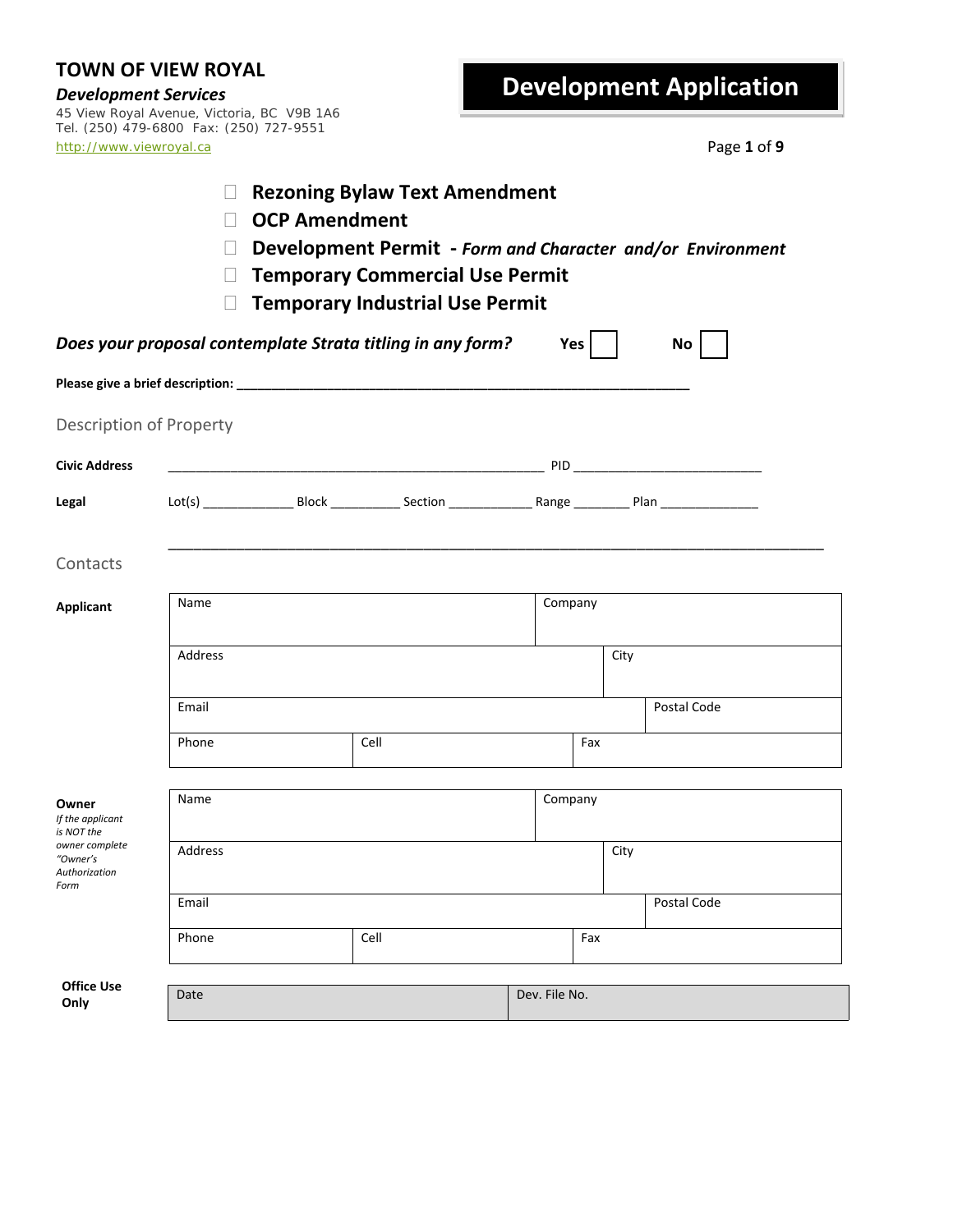*Development Services* 45 View Royal Avenue, Victoria, BC V9B 1A6 Tel. (250) 479-6800 Fax: (250) 727-9551 http://www.viewroyal.ca Page **2** of **9**

## Authorization of Owner to make an Application

| Date:                       |                                                                      |                        |      |  |  |  |  |
|-----------------------------|----------------------------------------------------------------------|------------------------|------|--|--|--|--|
|                             |                                                                      |                        |      |  |  |  |  |
|                             |                                                                      |                        |      |  |  |  |  |
|                             |                                                                      |                        |      |  |  |  |  |
|                             |                                                                      |                        |      |  |  |  |  |
|                             |                                                                      | (please print name(s)) |      |  |  |  |  |
| to apply for the following: |                                                                      |                        |      |  |  |  |  |
|                             | <b>Rezoning or Bylaw Text Amendment</b>                              |                        |      |  |  |  |  |
|                             | <b>OCP Amendment</b>                                                 |                        |      |  |  |  |  |
|                             | Development Permit - Form and Character and/or<br><b>Environment</b> |                        |      |  |  |  |  |
|                             | Other <b>Committee Committee Committee Committee</b>                 |                        |      |  |  |  |  |
| on my/our behalf.           |                                                                      |                        |      |  |  |  |  |
| Name                        |                                                                      | Signature of Owner     | Date |  |  |  |  |
| Name                        |                                                                      | Signature of Owner     | Date |  |  |  |  |
| Name                        |                                                                      | Signature of Owner     | Date |  |  |  |  |
| Name                        |                                                                      | Signature of Owner     | Date |  |  |  |  |

Personal information collected on this form is collected for the purpose of processing this application and for administration and enforcement. The personal information is collected under the authority of the *Local Government Act* and pursuant to *Section 26 of the Freedom of Information and Protection of Privacy Act*. If you have any questions about this collection, contact the Director of Planning, 45 View Royal Avenue, Victoria, BC, V9B 1A6. Ph. 250‐479‐6800.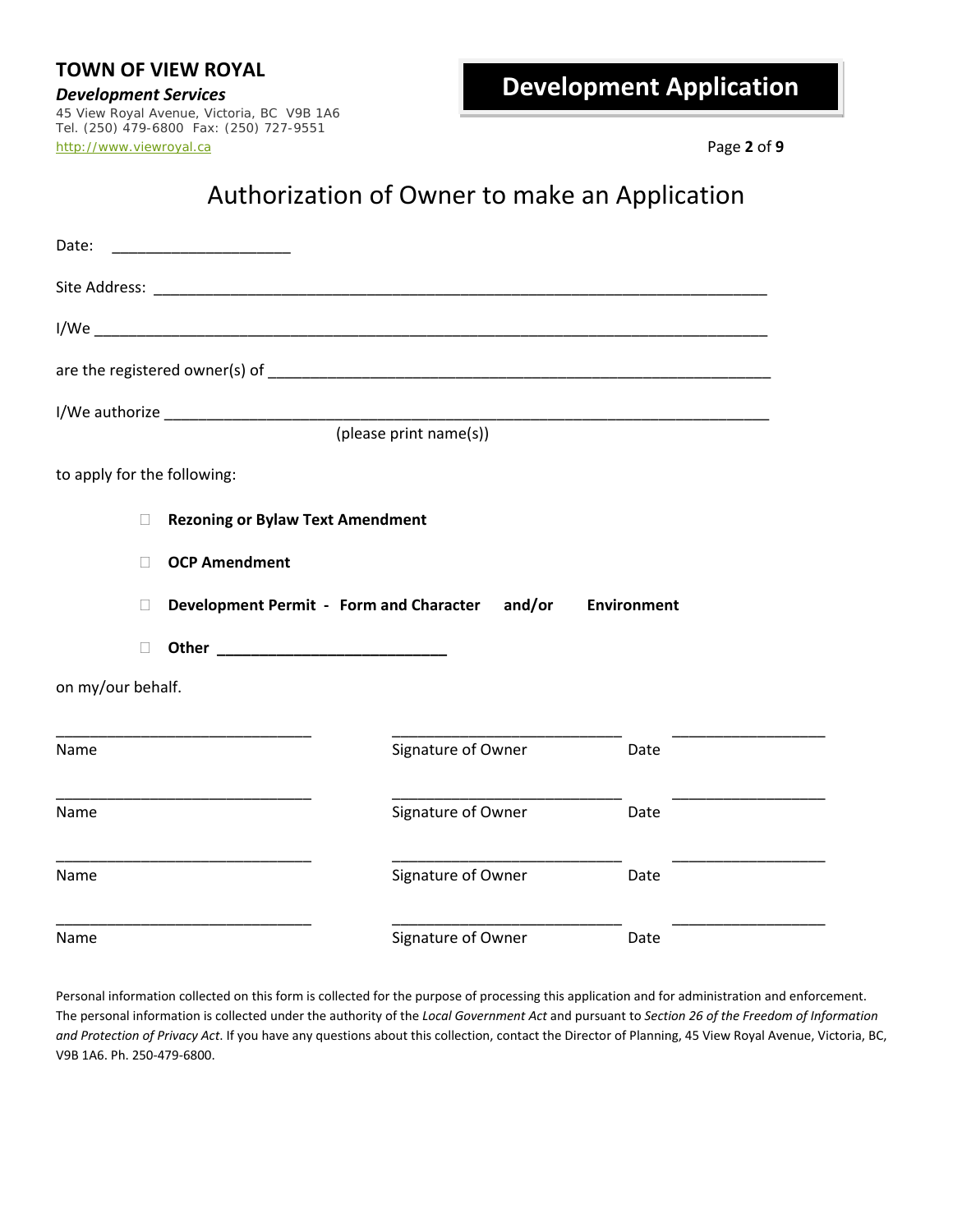*Development Services* 45 View Royal Avenue, Victoria, BC V9B 1A6 Tel. (250) 479-6800 Fax: (250) 727-9551 http://www.viewroyal.ca Page **3** of **9**

### **Development Application**

### *A Complete Application for Rezoning, OCP and or Development Permits Contains:*

- $\Box$  Fully completed application form
- $\Box$  Letter addressed to Mayor and Council explaining details of the proposal, rationale and justification (see attached sheet for details)
- $\Box$  Copy of current Certificate of Title (no older than 30 days) and copies of any title restrictions e.g. restrictive covenants, easements, rights of way
- $\Box$  Separate Site, Servicing and Landscape Plans all at the same scale (on as many sheets as necessary for clear communication)
- $\Box$  A Context Plan and Context Street Elevation showing subject property in relation to surrounding land uses and other features, including building footprints and rough elevations for buildings on adjacent parcels.
- □ BC Land Surveyors Certificate (BCLS) confirming current parcel size, location of existing and proposed buildings and if subdivision is proposed, the lot layout and sizes
- $\Box$  Floor Plans and elevations at a minimum scale of 1:100
- $\Box$  Statement of how the proposed development meets each of the development permit area guidelines, and a rationale for why any guideline is not being followed (for applications in Development Permit Areas only)."
- $\Box$  Tree Inventory and Tree Protection Plan (if applicable)
- $\Box$  One complete paper set of all plans, background reports and other supporting documentation submitted (unless otherwise directed by staff).
- $\Box$  One digital copy of all plans and submittal documents.
- $\Box$  Building Code Information (not required for a Development Variance Permit)
- $\Box$  Contaminated Sites Information (not required for a Development Permit or a Development Variance Permit if the activity which the permit allows does not involve any disturbance or excavation of soil)
- Application Fees (*Please contact Development Services to determine the total fees for your application*). The appropriate fees must be submitted at the time of application

**Supplementary Information** (to be determined based on the type, scale and location of the project)

- □ Archaeological Impact Assessment
- □ Rainwater Management Plan
- Environmental Overview Assessment
- □ Geotechnical Assessment
- □ Riparian Area Assessment
- Transportation Report (**Report Guidelines** available on the Town's website)
- $\Box$  Three-Dimensional Scale Model showing the massing and siting of the proposed development in relation to neighbouring buildings [\(only for larger resid](https://www.viewroyal.ca/assets/Town~Hall/Documents-Forms/Engineering/2022%2001%2013%20Transportation%20Report%20Guidelines.pdf)ential or commercial buildings i.e. with 8 or more units).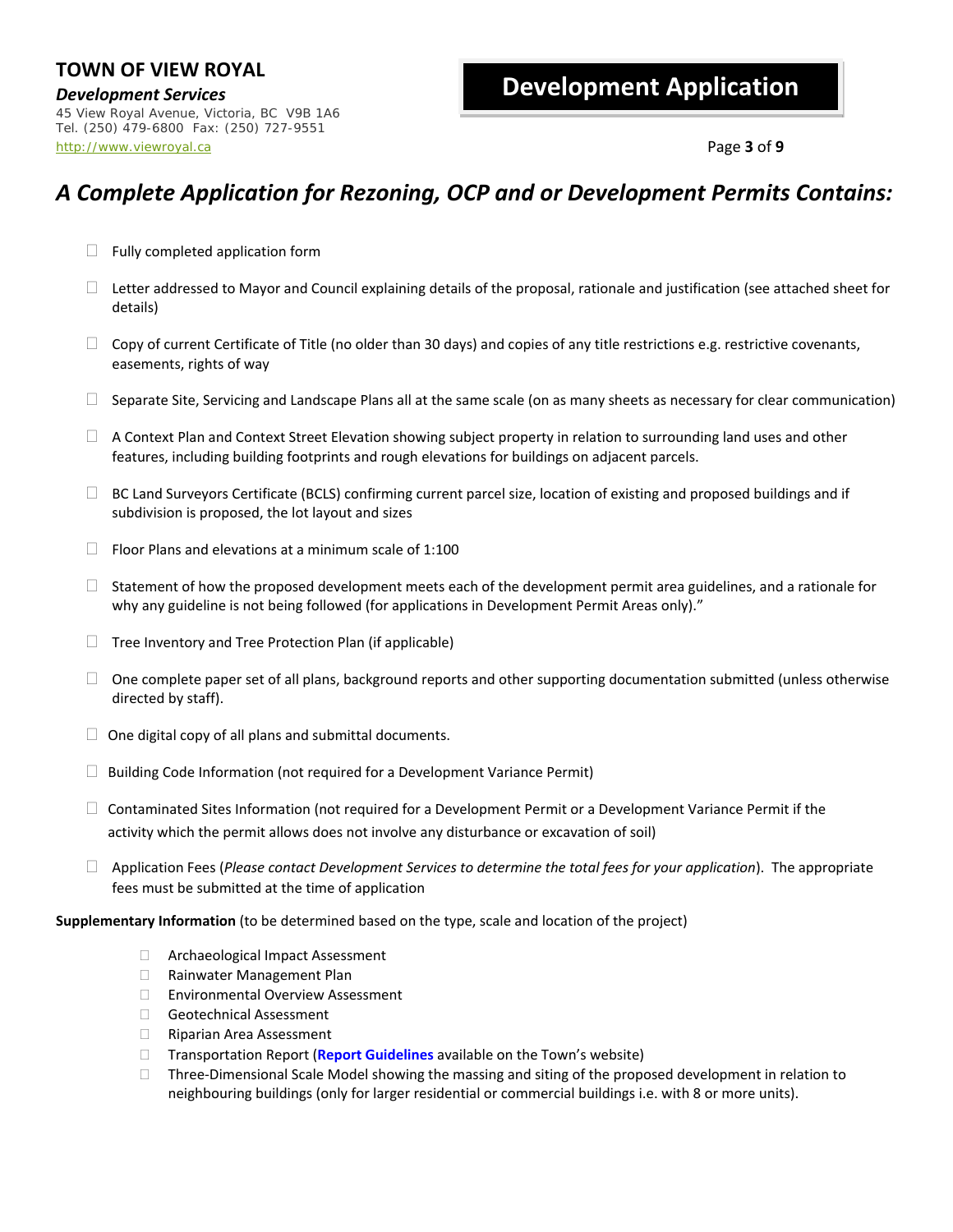*Development Services* 45 View Royal Avenue, Victoria, BC V9B 1A6 Tel. (250) 479-6800 Fax: (250) 727-9551 http://www.viewroyal.ca Page **4** of **9**

| Plan Submission Details (all plans must be submitted in metric only)                                                                                                                                                                                                                                                                                                                                    |  |  |  |  |  |
|---------------------------------------------------------------------------------------------------------------------------------------------------------------------------------------------------------------------------------------------------------------------------------------------------------------------------------------------------------------------------------------------------------|--|--|--|--|--|
| <b>Site Plan Data Table</b>                                                                                                                                                                                                                                                                                                                                                                             |  |  |  |  |  |
| owner/applicant's name,<br>$\bullet$<br>civic and legal address,<br>project description,<br>site area and site coverage (net after dedication of road and park),<br>total floor area ratio (FAR/FSR), all setbacks,<br>number of units by type and size,<br>parking requirements and calculations,<br>height of building, total impervious surface area (building footprints, paved and covered areas), |  |  |  |  |  |
| ratio of open space to total site area; and<br>notation of any requested variances                                                                                                                                                                                                                                                                                                                      |  |  |  |  |  |
| Site and Servicing Plans (on as many sheets as necessary for clear communication)                                                                                                                                                                                                                                                                                                                       |  |  |  |  |  |
| North arrow and scale<br>$\bullet$                                                                                                                                                                                                                                                                                                                                                                      |  |  |  |  |  |
| Dimensions of property lines, rights of way, easements,<br>$\bullet$<br>Dimensions and setbacks of proposed and existing buildings and structures; separation to all buildings on<br>$\bullet$<br>and off site                                                                                                                                                                                          |  |  |  |  |  |
| Major topographical features (e.g. watercourse, outcrops) and required riparian and ocean setbacks<br>$\bullet$                                                                                                                                                                                                                                                                                         |  |  |  |  |  |
| Projections/overhangs into setback areas<br>$\bullet$                                                                                                                                                                                                                                                                                                                                                   |  |  |  |  |  |
| Location of existing and proposed access, sidewalks, curbs, boulevards, edge of pavement and transit<br>$\bullet$<br>stops at grade                                                                                                                                                                                                                                                                     |  |  |  |  |  |
| Location, numbering and dimensions of all vehicle and bicycle parking, disabled persons' parking,<br>$\bullet$<br>maneuvering aisle, vehicle stops and loading at grade                                                                                                                                                                                                                                 |  |  |  |  |  |
| Extent of underground parking shown in dashed line<br>$\bullet$                                                                                                                                                                                                                                                                                                                                         |  |  |  |  |  |
| Natural and finished grades of site at buildings and retaining walls (indicate source of grade data)<br>$\bullet$                                                                                                                                                                                                                                                                                       |  |  |  |  |  |
| Existing and proposed contour intervals of 0.5 m<br>$\bullet$<br>Elevations at parcel corners and spot elevations along property lines, at curb, at building corners and<br>$\bullet$<br>other key locations                                                                                                                                                                                            |  |  |  |  |  |
| Locate all existing water lines, wells, septic fields, sanitary sewer and storm drain facilities, including sizes<br>$\bullet$                                                                                                                                                                                                                                                                          |  |  |  |  |  |
| Location and dimensions of all free-standing signs<br>$\bullet$                                                                                                                                                                                                                                                                                                                                         |  |  |  |  |  |
| Existing and proposed covenant areas<br>$\bullet$                                                                                                                                                                                                                                                                                                                                                       |  |  |  |  |  |
| Conceptual servicing both on and off-site (water, sewer, storm drains, rainwater hydro, telephone, cable,<br>$\bullet$<br>gas, including water flows according to Fire Underwriters Survey)                                                                                                                                                                                                             |  |  |  |  |  |
| All site and boulevard trees within the area to be developed with numbers referencing numbered metal<br>$\bullet$<br>tree tags affixed to trees; show protected root zone or critical root zone                                                                                                                                                                                                         |  |  |  |  |  |
| Floor Plans, Elevations and Sections (min. scale 1:100)                                                                                                                                                                                                                                                                                                                                                 |  |  |  |  |  |
| Uses of spaces and building dimensions<br>٠                                                                                                                                                                                                                                                                                                                                                             |  |  |  |  |  |
| Building finishes, materials and colours (including product numbers and sample colour chips of exterior<br>٠<br>finishes)                                                                                                                                                                                                                                                                               |  |  |  |  |  |
| Natural, average and finished grades; finished floor(s) elevations, roof and building height elevations<br>$\bullet$<br>(Detailed elevations required for all Form & Character Development Permits)                                                                                                                                                                                                     |  |  |  |  |  |
| Locations and sizes of roof mechanical equipment, stairwells and elevator shafts that protrude above the<br>$\bullet$<br>roof line                                                                                                                                                                                                                                                                      |  |  |  |  |  |
| Lighting and Illumination details (Form & Character Development Permits only)<br>٠                                                                                                                                                                                                                                                                                                                      |  |  |  |  |  |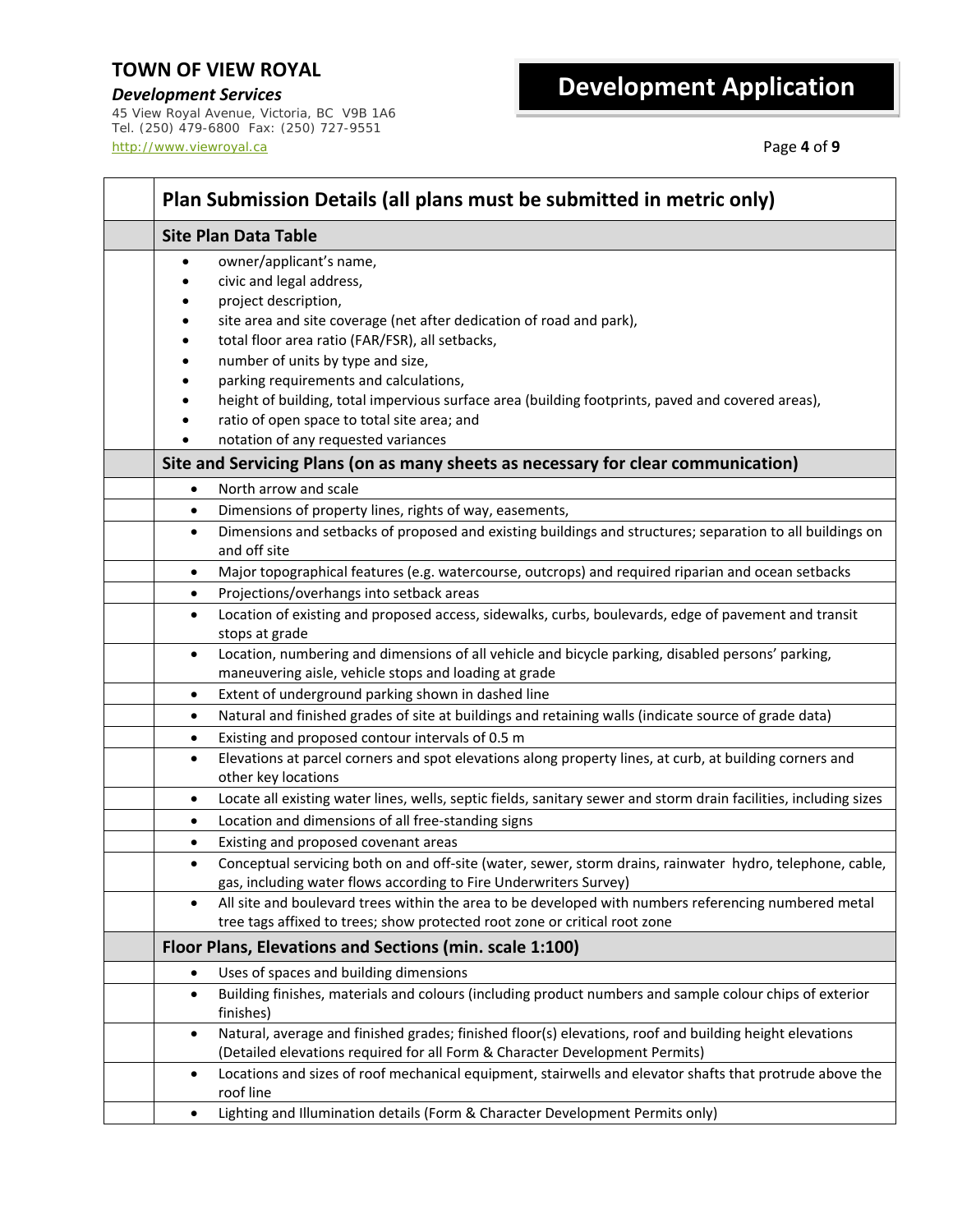*Development Services* 45 View Royal Avenue, Victoria, BC V9B 1A6 Tel. (250) 479-6800 Fax: (250) 727-9551 http://www.viewroyal.ca Page **5** of **9**

| Building sign details (location, type, dimension, illumination) (Form & Character DPs only)<br>$\bullet$                                                                                                                                            |  |
|-----------------------------------------------------------------------------------------------------------------------------------------------------------------------------------------------------------------------------------------------------|--|
| Minimum of 2 sections of site and building (from curb/property line to curb, as applicable); in<br>$\bullet$<br>perpendicular directions (e.g. N-S, E-W)                                                                                            |  |
| Sections to include portions of building dedicated to vertical circulation of people and vehicles (e.g.<br>$\bullet$<br>stairwells, ramps etc.)                                                                                                     |  |
| Location of sections to be shown on the Site and Servicing Plan                                                                                                                                                                                     |  |
| Landscape Plan (same scale as Site Plan)                                                                                                                                                                                                            |  |
| Conceptual Landscape plan showing location, size, species of proposed plantings and trees, and existing<br>$\bullet$<br>vegetation to be retained; (Rezoning applications only)                                                                     |  |
| Detailed Landscape plan showing location, size, species of proposed plantings and trees, and existing<br>$\bullet$<br>vegetation to be retained; installation as per BCLNA/BCSLA standards noted on plans (Development<br>Permit applications only) |  |
| Major topographical features (e.g. watercourse, outcrops) and required riparian and ocean setbacks<br>$\bullet$                                                                                                                                     |  |
| Surface storm water management features (rain gardens, swales, permeable paving); must be linked to<br>$\bullet$<br>viable storm water management program                                                                                           |  |
| Rare or endangered species or habitats<br>$\bullet$                                                                                                                                                                                                 |  |
| Existing and proposed covenant areas                                                                                                                                                                                                                |  |
| All screening (garbage/refuse collection), paving, retaining walls, fencing and other details<br>$\bullet$                                                                                                                                          |  |
| Cost estimate for hard and soft landscaping<br>$\bullet$                                                                                                                                                                                            |  |
| Contour intervals of 0.5 m<br>$\bullet$                                                                                                                                                                                                             |  |
| Elevations at parcel corners and spot elevations along property lines, at curb, at building corners and<br>$\bullet$<br>other key locations                                                                                                         |  |
| Extent of underground parking shown in dashed line<br>$\bullet$                                                                                                                                                                                     |  |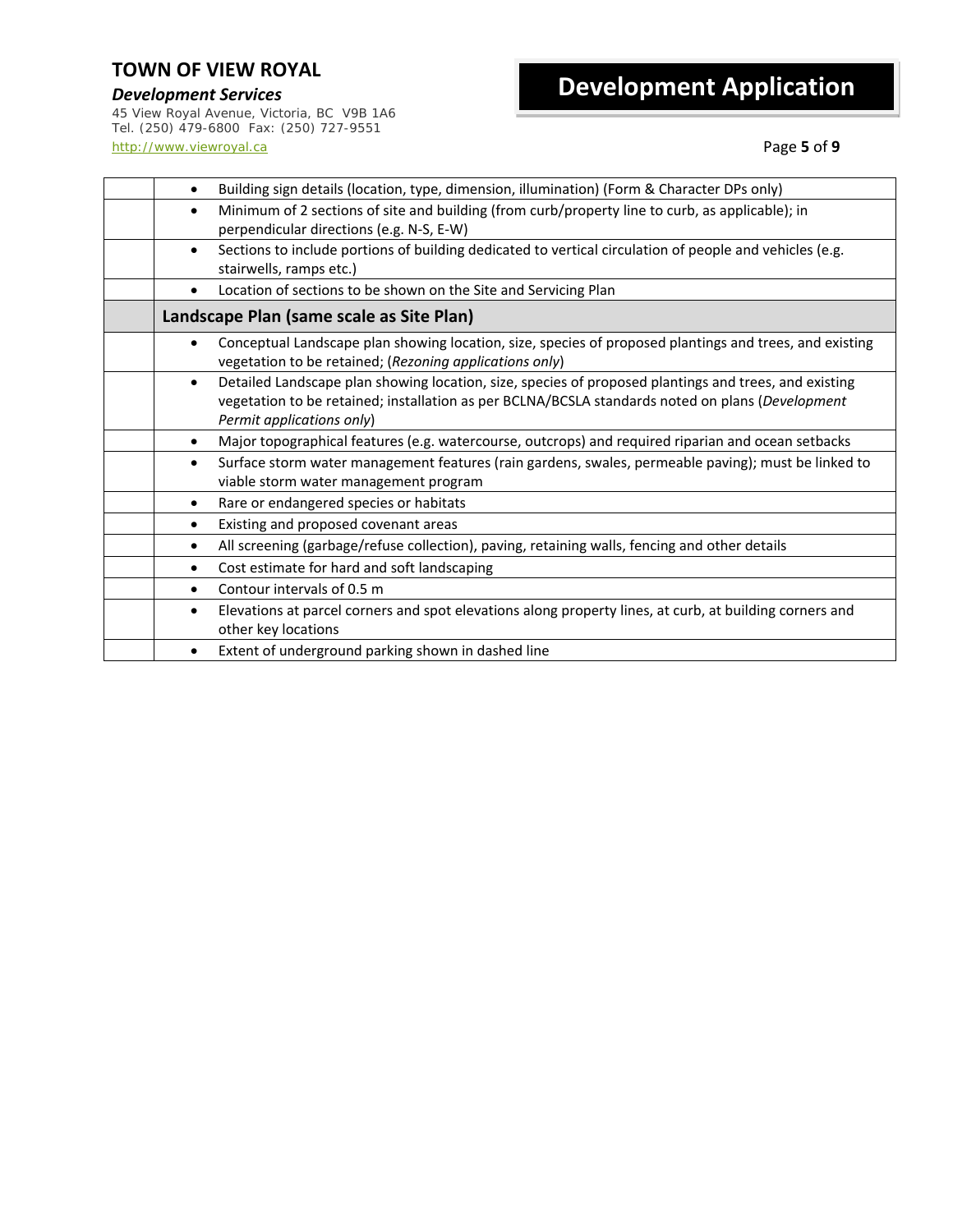*Development Services* 45 View Royal Avenue, Victoria, BC V9B 1A6 Tel. (250) 479-6800 Fax: (250) 727-9551 http://www.viewroyal.ca Page **6** of **9**

## **Development Application**

## **Contaminated Sites Information**

Pursuant to the *Waste Management Act*, the Province of British Columbia requires an applicant to submit a Site Profile Form on properties that are or were used for commercial or industrial purposes as defined within the provincial regulations, i.e. Schedule 2 activities. Please indicate if the subject property qualifies for the following major exemptions for requiring a Site Profile:

- $\Box$  The property has only been used for residential purposes
- $\Box$  There will be no disturbance or excavation of soil involved as part of your proposal

\_\_\_\_\_\_\_\_\_\_\_\_\_\_\_\_\_\_\_\_\_\_\_\_\_\_\_\_\_\_ \_\_\_\_\_\_\_\_\_\_\_\_\_\_\_\_\_\_\_\_\_\_\_\_\_\_\_\_\_

Signature of Applicant **Date** 

If a major exemption does not apply, then please obtain the information package on the Site profiles from Planning Staff. More information is available at **www.gov.bc.ca/wlap**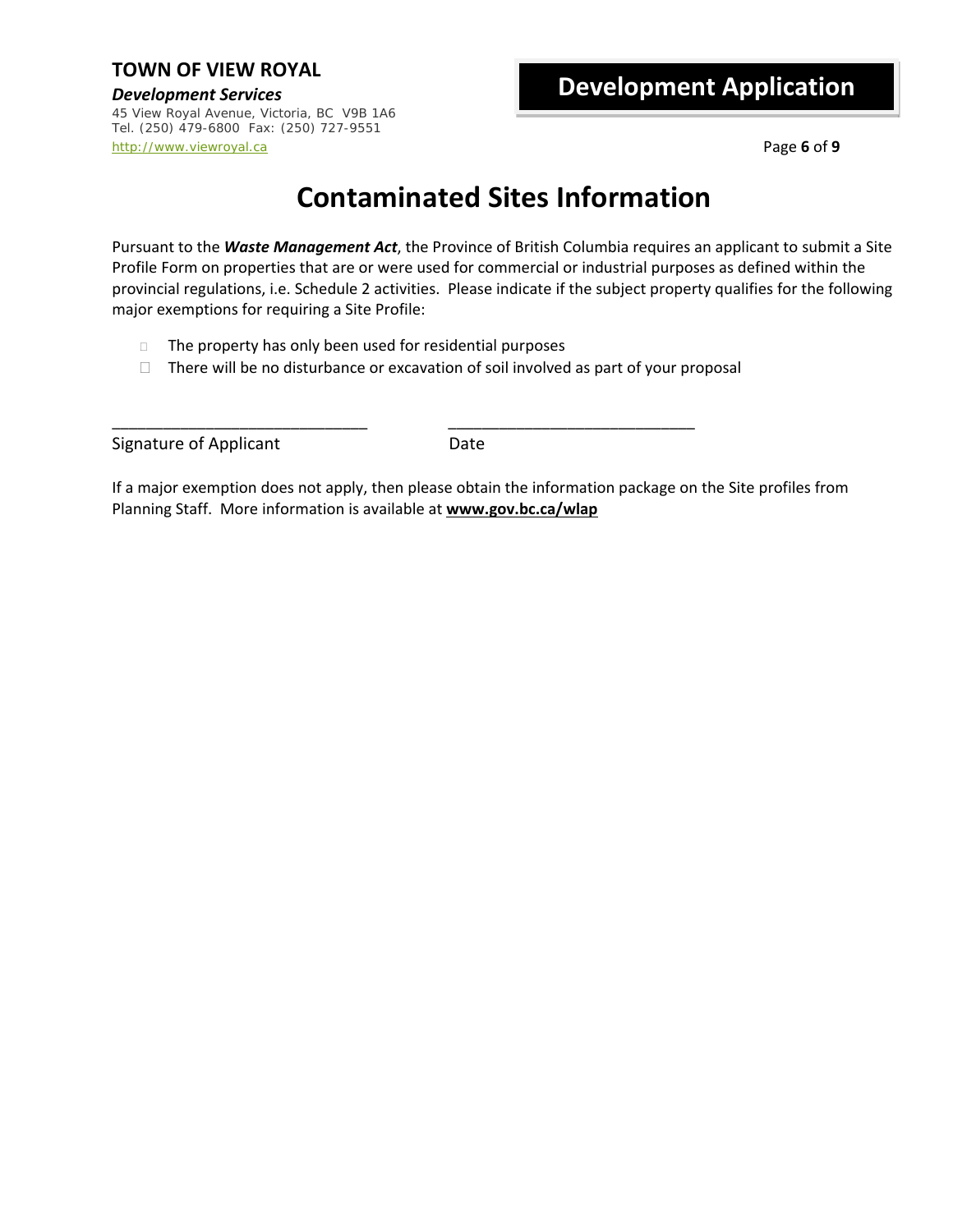*Development Services* 45 View Royal Avenue, Victoria, BC V9B 1A6 Tel. (250) 479-6800 Fax: (250) 727-9551 http://www.viewroyal.ca Page **7** of **9**

## **Development Application**

## **Building Code Information**

In order to reduce or eliminate costly design changes later in the development review process, please complete this form and attach a reduced site plan or key plan with a separate information sheet for each building in the project,

| <b>Site Address:</b>                                                                                                                                                                                                                                                                       |  |  |  |  |  |
|--------------------------------------------------------------------------------------------------------------------------------------------------------------------------------------------------------------------------------------------------------------------------------------------|--|--|--|--|--|
|                                                                                                                                                                                                                                                                                            |  |  |  |  |  |
| Type of Work: (please circle)                                                                                                                                                                                                                                                              |  |  |  |  |  |
| New Building Addition Alterations Tenant improvements                                                                                                                                                                                                                                      |  |  |  |  |  |
| Equivalency Report: Yes     No     Description: ________________________________                                                                                                                                                                                                           |  |  |  |  |  |
| Development Permit: Yes                                                                                                                                                                                                                                                                    |  |  |  |  |  |
| Part 3<br>Part 9                                                                                                                                                                                                                                                                           |  |  |  |  |  |
| Building Area (s) (as defined by the BC Building Code):                                                                                                                                                                                                                                    |  |  |  |  |  |
| Existing Gross Floor Area: ____ m2 Proposed Gross Floor Area_____ m2 Number of Storey's                                                                                                                                                                                                    |  |  |  |  |  |
| Fire Wall(s): $\bigg $ $\bigg $ $\bigg $ $\bigg $ $\bigg $ $\bigg $ $\bigg $ $\bigg $ $\bigg $ $\bigg $ $\bigg $ $\bigg $ $\bigg $ $\bigg $ $\bigg $ $\bigg $ $\bigg $ $\bigg $ $\bigg $ $\bigg $ $\bigg $ $\bigg $ $\bigg $ $\bigg $ $\bigg $ $\bigg $ $\bigg $ $\bigg $ $\bigg $ $\bigg$ |  |  |  |  |  |
|                                                                                                                                                                                                                                                                                            |  |  |  |  |  |
| <b>Construction Requirements</b>                                                                                                                                                                                                                                                           |  |  |  |  |  |
| Major Occupancy Classifications: A-1 A-2 A-3 A-4 B-1 B-2 C D E F-1 F-2 F-3                                                                                                                                                                                                                 |  |  |  |  |  |
| Building Code Classification(s) (Articles 3.2.2.20 to 3.2.2.88 or Subsection 9.10.2.1)                                                                                                                                                                                                     |  |  |  |  |  |
| 3.2.2<br>$\overline{\phantom{a}}$ or<br>9.10.8<br><u> 1990 - Johann Barbara, martin a</u>                                                                                                                                                                                                  |  |  |  |  |  |
| Sprinklered<br>$\vert$ No $\vert$<br>NFPA Standard NFPA Standard<br>Yes<br>(Please consult Town of View Royal Bylaw 500, a bylaw to provide for the regulation of sprinklering<br>of buildings.)                                                                                           |  |  |  |  |  |
| <b>Fire resistance rating of Building Components:</b>                                                                                                                                                                                                                                      |  |  |  |  |  |
| Floors ________ Roofs__________ Mezzanines_________ Supporting Structure_                                                                                                                                                                                                                  |  |  |  |  |  |
|                                                                                                                                                                                                                                                                                            |  |  |  |  |  |
| Location of Access Routes complies with BCBC 3.2.5.5<br>Yes<br>No                                                                                                                                                                                                                          |  |  |  |  |  |
| Access Route Design complies with BCBC 3.2.5.6<br>Yes<br>No                                                                                                                                                                                                                                |  |  |  |  |  |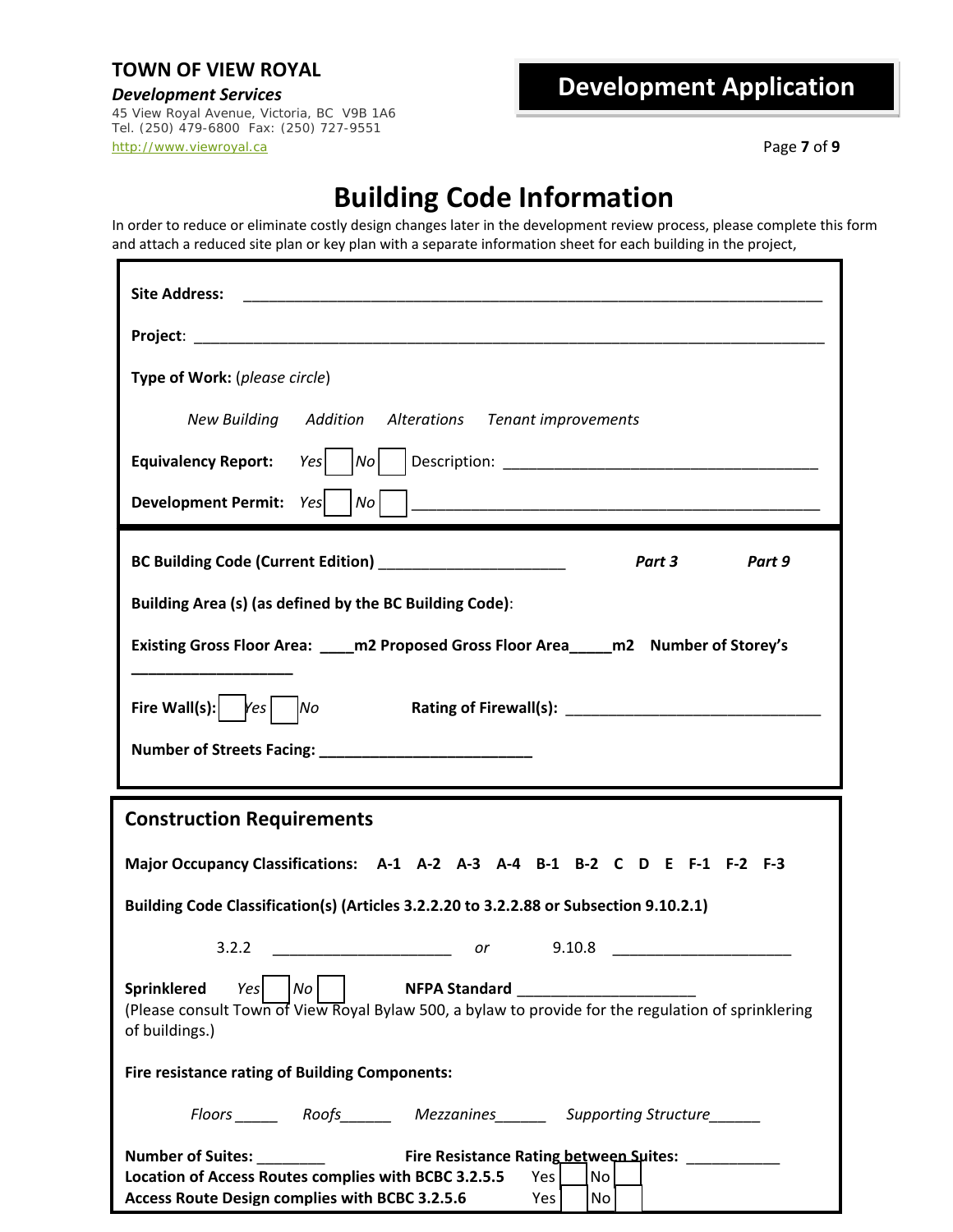*Development Services* 45 View Royal Avenue, Victoria, BC V9B 1A6 Tel. (250) 479-6800 Fax: (250) 727-9551 http://www.viewroyal.ca Page **8** of **9**

| Spatial Separation (Subsection 3.2.3 or 9.10.14)                              |                                     |              |                             |                               |                                    |                                              |                                            |                                        |
|-------------------------------------------------------------------------------|-------------------------------------|--------------|-----------------------------|-------------------------------|------------------------------------|----------------------------------------------|--------------------------------------------|----------------------------------------|
|                                                                               | Area of<br><b>Exposed</b>           | Ratio<br>L/H | Limiting<br><b>Distance</b> | Opening %<br><b>Permitted</b> | Opening %<br>Proposed              | <b>Construction of Exposed Building Face</b> |                                            |                                        |
|                                                                               | <b>Building</b><br>Face             | H/L          | (M)                         |                               |                                    | <b>F.R.R.</b>                                | Non-<br><b>Combustible</b><br>Construction | Non-<br><b>Combustible</b><br>Cladding |
| <b>North</b>                                                                  |                                     |              |                             |                               |                                    |                                              |                                            |                                        |
| South                                                                         |                                     |              |                             |                               |                                    |                                              |                                            |                                        |
| East                                                                          |                                     |              |                             |                               |                                    |                                              |                                            |                                        |
| West                                                                          |                                     |              |                             |                               |                                    |                                              |                                            |                                        |
| <b>Mezzanine:</b><br><b>Interconnected Floors:</b><br>Yes<br>lМо<br>No<br>Yes |                                     |              |                             |                               |                                    |                                              |                                            |                                        |
|                                                                               | Fire Alarm System:                  | Yes          | No                          |                               | <b>Standpipe System:</b>           |                                              | Yes                                        | No                                     |
|                                                                               | <b>Emergency Power:</b>             | Yes          | No                          |                               | Occupant Load: (Subsection 3.1.17) |                                              |                                            |                                        |
|                                                                               | <b>Explanatory Information:</b>     |              |                             |                               |                                    |                                              |                                            |                                        |
|                                                                               |                                     |              |                             |                               |                                    |                                              |                                            |                                        |
|                                                                               |                                     |              |                             |                               |                                    |                                              |                                            |                                        |
|                                                                               |                                     |              |                             |                               |                                    |                                              |                                            |                                        |
|                                                                               |                                     |              |                             |                               |                                    |                                              |                                            |                                        |
|                                                                               |                                     |              |                             |                               |                                    |                                              |                                            |                                        |
| Name of Coordinating Registered Professional (CRP)                            |                                     |              |                             |                               |                                    |                                              |                                            |                                        |
|                                                                               |                                     |              |                             |                               |                                    |                                              |                                            |                                        |
|                                                                               |                                     |              |                             |                               |                                    |                                              |                                            |                                        |
|                                                                               | Phone:<br>Office: _________________ |              |                             |                               |                                    |                                              |                                            |                                        |